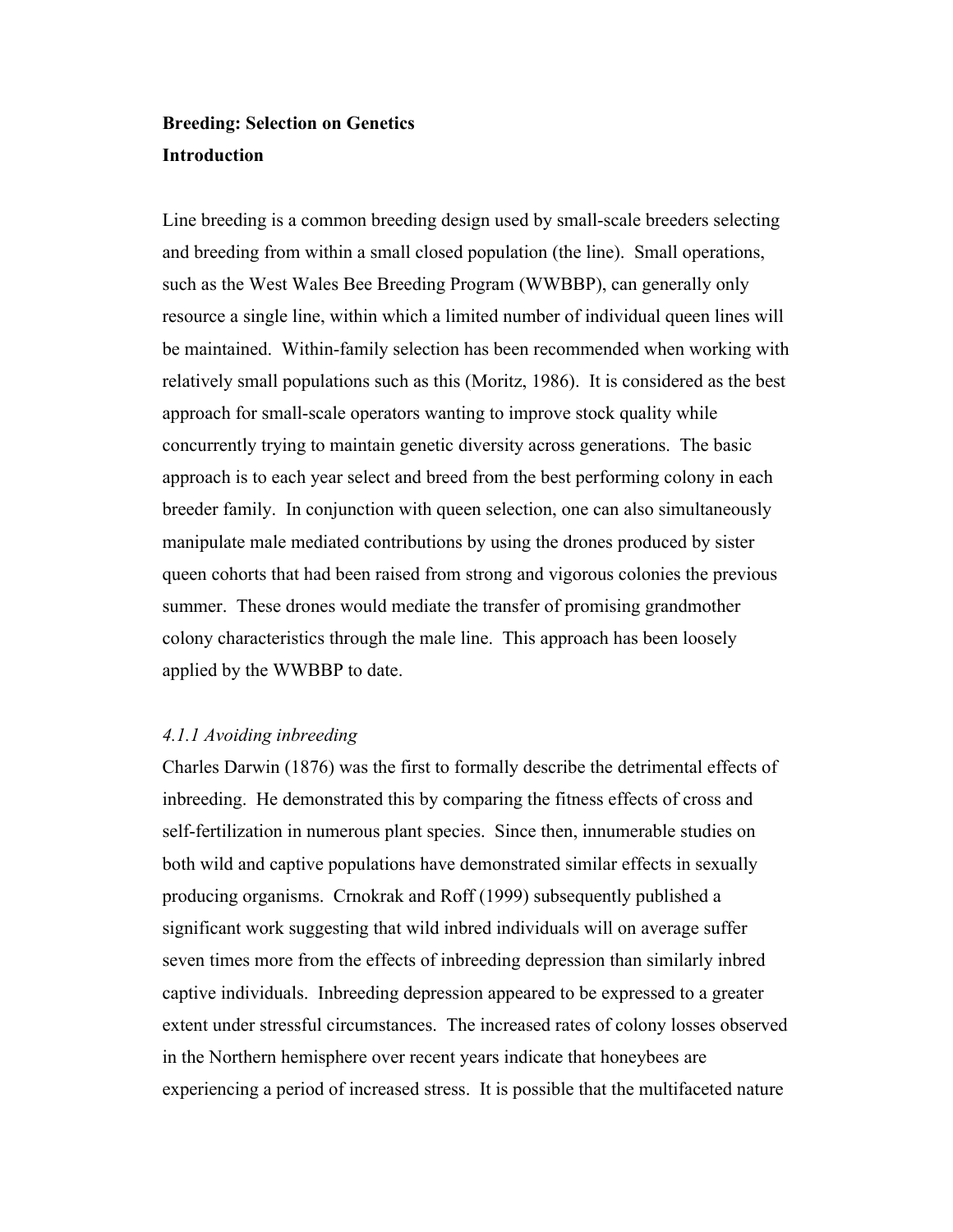of these challenges could render bees more susceptible to the expression of detrimental inbreeding effects.

Inbreeding is an inevitable consequence of line-breeding (Harbo and Rinderer, 1980) since selection constricts the transfer of genetic material across generations. Inbreeding will eventually be detrimental to breeding efforts since enhancing the expression of desired characteristics becomes more difficult with each passing generation as selecting for desirable traits will be far less effective in inbred populations. Colonies with inbred bees might also express reduced vigor and may have spotty brood pattern (glossary) due to homozygosity at the sex determination locus. It is commonly argued that the social hymenoptera are particularly susceptible to inbreeding depression due to genetic load on the sex determination locus (*csd)* and to their usually low effective population sizes (Zayed and Packer, 2005) In reality, little is known about the effects of inbreeding in haplodiploid insects (Liautard and Sundström, 2005) and there seems to be limited evidence that it is a problem in large managed commercial beekeeping operations that use open mating (Oldroyd, 2012).

Two hypotheses (dominance and over-dominance) are frequently evoked to explain the expression of inbreeding depression (Zayed, 2009). Firstly, diploid individuals randomly mating in a large population carrying lethal and non-lethal alleles at low frequency will be protected from the deleterious effects of rare maladapted alleles by the masking effect of dominant non-deleterious homologs (dominance). The expression of inbreeding depression becomes more likely in small closed populations due to the increased likelihood that maladaptive alleles become paired due to mating between relatives. In addition, random genetic drift in small populations reduces genetic diversity (since alleles are more likely to be lost in small populations) leading to increased homozygosity and increased likelihood of inbreeding depression (Lande, 1988). The accumulated effect of numerous homozygous loci carrying maladapted genes results in general loss of vigor. This in effect is inbreeding depression. The second hypothesis relating to inbreeding is